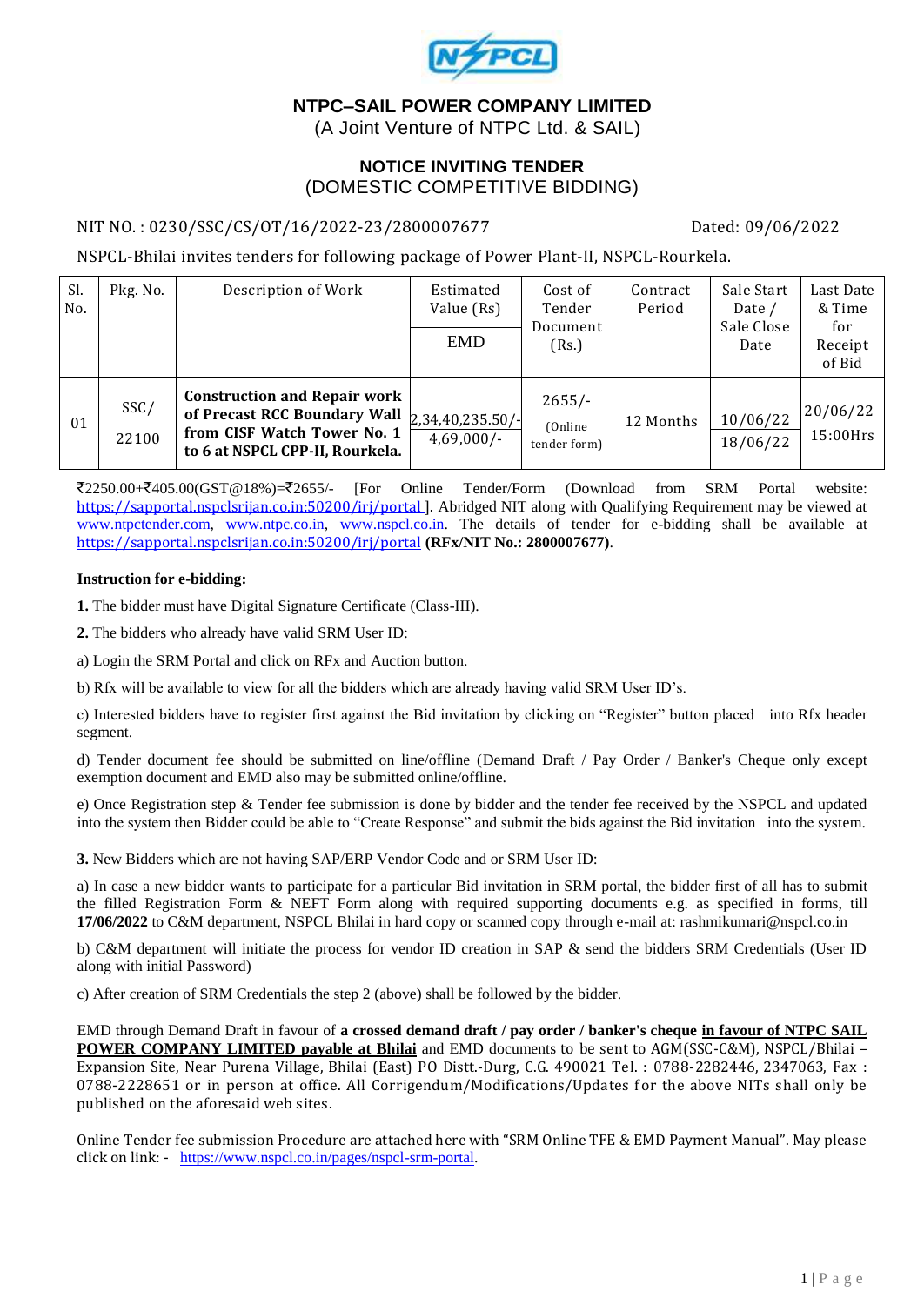# **QUALIFYING REQUIREMENT**

### **Name of Work: "Construction and Repair work of Precast RCC Boundary Wall from CISF Watch Tower No. 1 to 6 at NSPCL CPP-II, Rourkela".**

| $\mathbf{1}$ | <b>Financial Criteria</b>                                                                                                                                                                                                                                                                                                                                                                                                                                                                                                                                                                                                                                                                                                                                                                                                                                                                                                                                         |  |  |
|--------------|-------------------------------------------------------------------------------------------------------------------------------------------------------------------------------------------------------------------------------------------------------------------------------------------------------------------------------------------------------------------------------------------------------------------------------------------------------------------------------------------------------------------------------------------------------------------------------------------------------------------------------------------------------------------------------------------------------------------------------------------------------------------------------------------------------------------------------------------------------------------------------------------------------------------------------------------------------------------|--|--|
| 1.1          | The bidder should have executed similar works during the last 07 (seven) years of<br>scheduled technical bid opening date which fulfills either of the following criteria as<br>follow:                                                                                                                                                                                                                                                                                                                                                                                                                                                                                                                                                                                                                                                                                                                                                                           |  |  |
| 1.2          | (i) 01 (One) similar completed works costing not less than the amount equal to<br><b>Rs.221.28Lakhs</b><br><b>OR</b>                                                                                                                                                                                                                                                                                                                                                                                                                                                                                                                                                                                                                                                                                                                                                                                                                                              |  |  |
|              | (ii) 02 (Two) similar completed works costing not less than the amount equal to<br>Rs.138.30Lakhs each.                                                                                                                                                                                                                                                                                                                                                                                                                                                                                                                                                                                                                                                                                                                                                                                                                                                           |  |  |
|              | <b>OR</b><br>(iii) 03 (Three) similar completed works costing not less than the amount equal to<br><b>Rs.110.64/-Lakhs each.</b>                                                                                                                                                                                                                                                                                                                                                                                                                                                                                                                                                                                                                                                                                                                                                                                                                                  |  |  |
| 1.3          | The average turnover of the bidder in the preceding three (03) financial years as on the<br>date of Techno-Commercial bid opening shall not be less than Rs.276.59Lakhs.                                                                                                                                                                                                                                                                                                                                                                                                                                                                                                                                                                                                                                                                                                                                                                                          |  |  |
| <b>Note</b>  | I. Similar Work Means: The bidder should have executed construction works of<br>Reinforced Cement Concrete (RCC) framed structures or Precast RCC Boundary Wall<br>works or Civil Construction works having any of the item Structural Steel/Concertina<br>Coil/Barbed Wire.                                                                                                                                                                                                                                                                                                                                                                                                                                                                                                                                                                                                                                                                                      |  |  |
|              | II. Contract for pure earth work/ pure steel fabrication / pure road work/ pure water<br>supply & drainage piping work/ pure aluminum work shall not be considered for<br>qualification as per Clause 1.1 & 1.2                                                                                                                                                                                                                                                                                                                                                                                                                                                                                                                                                                                                                                                                                                                                                   |  |  |
|              | III. Completed work means: The executed / completed portion of BOQ even if the work<br>has not been completed in totality (Subject to furnishing Proof of executed value of the<br>work in the form of copies of RA bills, Relevant PO copy and Client's Completion<br>Certificate / RA bill / Final Deviation Statement).<br><b>Remarks:</b>                                                                                                                                                                                                                                                                                                                                                                                                                                                                                                                                                                                                                     |  |  |
|              | 1. Bidder must submit requisite credentials in support of having met the qualifying<br>requirements. A summary sheet of all documents need to be submitted along with the<br>technical offer. Summary sheet should clearly describe the eligibility credentials.<br>Credentials may include                                                                                                                                                                                                                                                                                                                                                                                                                                                                                                                                                                                                                                                                       |  |  |
|              | a. Purchase order / work order copies / RA Bills<br>b. Work completion certificate against purchase order / work order copies / RA Bills.                                                                                                                                                                                                                                                                                                                                                                                                                                                                                                                                                                                                                                                                                                                                                                                                                         |  |  |
|              | IV. The bidder shall submit the Audited Balance Sheet and Profit & Loss Account for the<br>specified period. In case where Audited results for the preceding FY are not available,<br>certificate of financial statements from a practicing Chartered Accountant shall also be<br>considered acceptable. In case, Bidder is not able to submit the Certificate from<br>practicing Chartered Account certifying its financial parameters, the audited results of<br>three consecutive financial years preceding the last financial year shall be considered for<br>evaluating the financial parameters. Further, a certificate would be required from<br>CEO/CFO as per the format enclosed in the bidding documents stating that the financial<br>results of the company are under audit as on the date of Techno-commercial bid opening<br>and the certificate from the practicing Chartered Accountant certifying the financial<br>parameters is not available. |  |  |
|              | V. Other income shall not be considered for arriving annual turnover.                                                                                                                                                                                                                                                                                                                                                                                                                                                                                                                                                                                                                                                                                                                                                                                                                                                                                             |  |  |
|              | VI. All the values mentioned in the Clause 1.2 are inclusive of taxes and duties.                                                                                                                                                                                                                                                                                                                                                                                                                                                                                                                                                                                                                                                                                                                                                                                                                                                                                 |  |  |